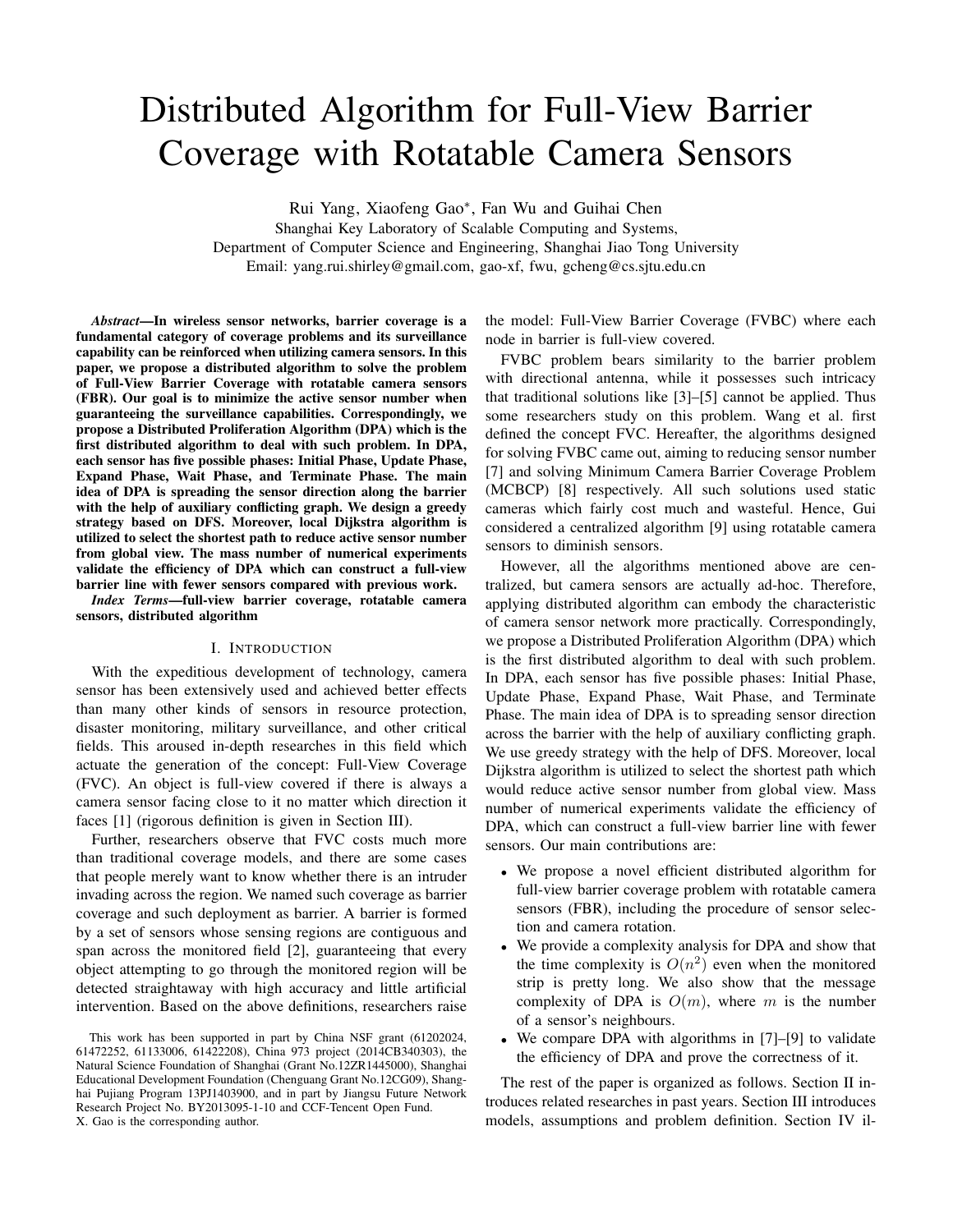lustrates how Distributed Proliferation Algorithm (DPA) work and validate. Section V evaluates the performance of DPA and Section VI summarizes the paper and states the future work.

# II. RELATED WORKS

Barrier coverage is a sustained hot topic and there are some comprehensive surveys conducted on directional sensor coverage [10]–[12]. Here we review the most relevant work.

Traditional barrier coverage was first introduced by K.-P. Shih [2] and has been studied in depth, while rotatable directional coverage was firstly utilized for object coverage [13] and demonstrated its availability in reducing sensor number. The barrier coverage with directional sensor was first introduced in [6]. It showed a heuristic centralized algorithm named CoBRA to find the barrier line with homogeneous rotatable camera sensors. In fact, the authors in [6] considered camera sensor the same with other directional sensors, omitting its unique visual characteristics.

Compared with traditional directional sensors, camera sensors can collect different views of the same object from different view directions. Considering this property, Wang et al. introduced a novel model called full-view coverage into area coverage and proposed an efficient solution for FVC detection problem [1]. With the same model, they further studied on the problem of constructing a camera barrier as a connected zone across the monitored field such that every point within the zone is full-view covered [7]. Fig. 1 shows a typical FVB line. Later, Huan Ma introduced in [8] Minimum Camera Barrier Coverage Problem (MCBCP) and proposed a feasible solution to minimize the sensor number. Based on previous researches, Wang and Cao extended existing barrier coverage models into camera sensor networks, introduced weak/strong barrier coverage verification problems and proposed new detection methods [14].



Fig. 1. A valid full-view barrier shown in [7].

The most up to date research is [9] in which Gui et al. proposed a greedy algorithm to partition the monitored area and choose feasible barrier line. However, all the above mentioned literature proposed centralized algorithms to solve camera sensor coverage problem, while the camera sensor network is indeed ad-hoc. Thus considering a distributed algorithm for FVBC problem is pretty practical and meaningful.

# III. MODELS AND PRELIMINARY

This section specifies the system model including sensing model of camera sensors and network model. Some primary notations, definitions and terminologies are also introduced.

### *A. Sensing Model*

Definition 1 (Ordinary Camera Sensor (OCS)). *Ordinary camera sensors (OCS) are sensors actually deployed in field of interest (FoI). Each OCS is defined by sensing radius*  $r_s$ ,  $\sigma_{\text{inversion}}$  (101). Each OCS is acjued by sensing radius  $\tau_s$ , communication radius  $r_c$ , orientation vector  $\vec{f}_i$  and offset *angle*  $\varphi$  *which shows the field-of-view (FoV) on both side of*  $\overrightarrow{f_i}$ *. s<sub>i</sub> represents the i*<sup>th</sup> *sensor. A point p is said to be covered by*  $s_i$  *if and only if*  $||s_i p|| \leq r$  *and*  $\overline{s_i p} \cdot \overline{f_i} \geq ||s_i p|| \cos \varphi$  *where*  $||s_i p||$  *denotes the distance from*  $s_i$  to  $p$ .

Definition 2 (Edge Sensors and Boundary Sensors). *Edge* Sensors  $s_e$  are the sensors located on the vertical boundaries. *A Boundary Sensor*  $s_b$  *is the sensor located near a boundary* b and the distance between  $s_b$  and b is less than  $r_s$ .



Fig. 2. Directional Sensing Model Fig. 3. Coverage & Network Model

The diagrammatic sketch of sensing and coverage model are picturesquely shown in Fig. 2 and Fig. 3.

#### *B. Coverage Model*

Definition 3 (Full-View Coverage). *A point* p *is said to be full-* $\frac{d}{dx}$  *viewed covered if for any direction*  $\overrightarrow{d}$  *of p, there is a sensor si* that p is covered by  $s_i$  and the angle between  $\overrightarrow{d}$  and  $\overrightarrow{ps_i}$ *is less than*  $\theta$ , where  $\theta \in [0, \frac{\pi}{2}]$  *is a predefined parameter, named Maximum Difference Angle (MDA).*

Definition 4 (Full-View Barrier). *In a rectangle FoI* A*, a fullview barrier (FVB) is a connected region inside* A *such that every point in FVB is full-view covered and each path from the lower border to upper border intersects with FVB.*

# *C. Assumptions and Problem Statement*

We assumed that the monitored area is a strip rectangle where all cameras are initially randomly deployed. Moreover, the sensor density is assumed to be high enough to construct a FVB and each sensor has a unique ID. We consider that all the cameras are homogeneous and know their own location coordinates. For each camera, its communication radius  $r_c$  is twice as much as its sensing radius  $r<sub>s</sub>$ , which means cameras can know which sensor stands within a  $r_c$  disk, but can only detect enemies  $r_s$  away.

Now we can define our problem: in this paper, we aim to rotate the angle of the sensing direction of camera sensors to form a FVB using as less sensors as possible. By doing this, we can clearly monitor the region and clearly get the face of the enemy no matter how it invades FoI. We denote the problem as FBR.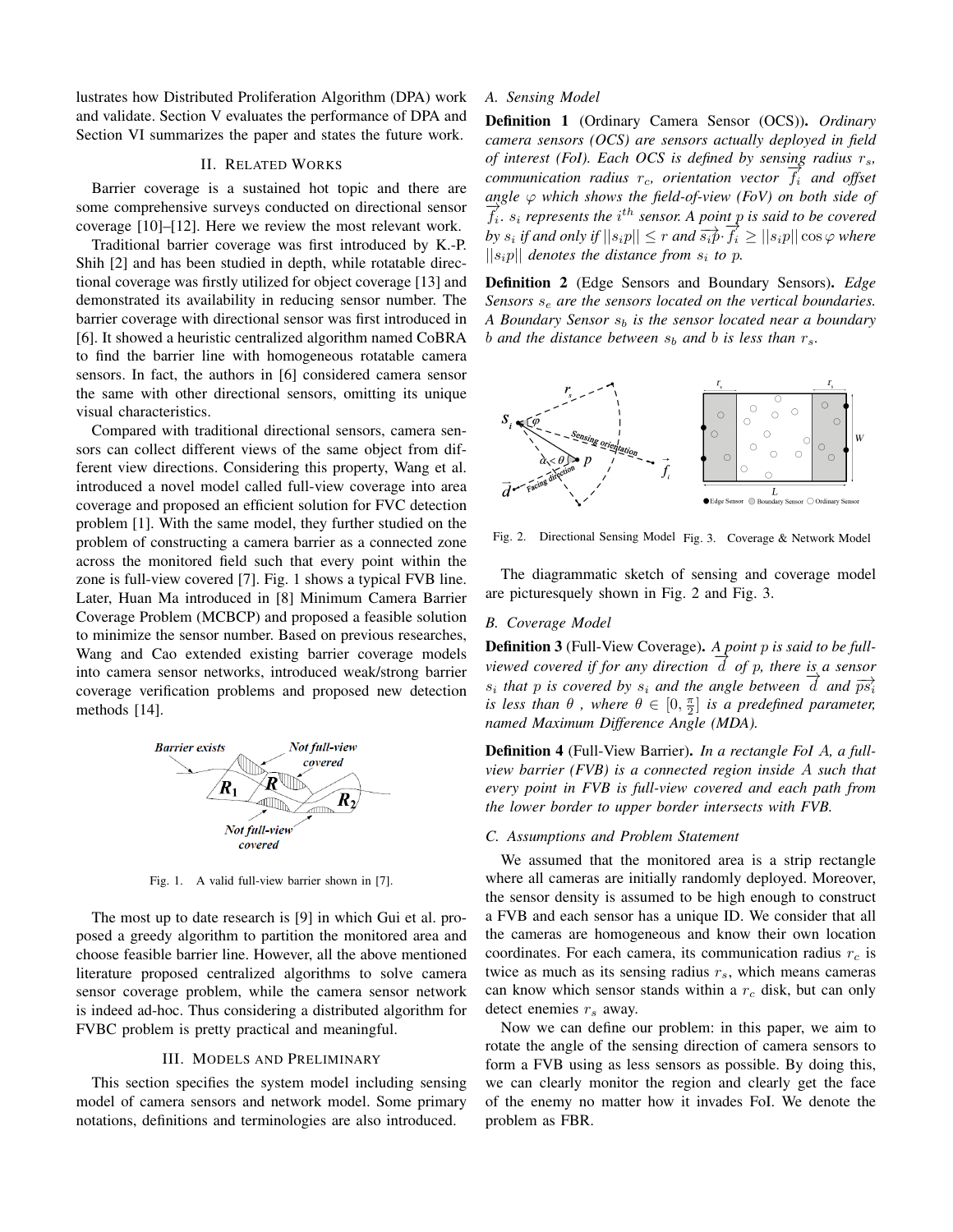#### IV. DISTRIBUTED PROLIFERATION ALGORITHM

In this section, we propose an efficient structure for each OCS to store information, detect whether it can construct FVB, and decide its rotation angle. In our algorithm, we transform the initial problem into field selection problem, and then transform it back into sensor selection problem with rotation information. Here is also the challenging part of this topic.

#### *A. Algorithm Overview*

In our distributed algorithm, sensors except for edge sensors mainly includes five phases, Initial Phase, Update Phase, Expand Phase, Wait Phase and Terminate Phase.

Definition 5 (Backbone Sensor, Leaf Sensor, and Exterior Sensor). *The OCS in DPA can be classified into three categories: Backbone Sensor (BS) is the sensor who receives Expand Request for at least one time. It is obliged to choose local barrier line and can influence the rotation of its neighbors. The sensor which is influenced by Backbone Sensor and has to rotate involuntarily is Leaf Sensor (LS). Remaining sensors which receive no operation order are Exterior Sensors (ES).*

In all, DPA utilizes the core ideology of greedy algorithm and DFS (Depth-First Search) as the outer frame. DPA begins with an Edge Sensor which sends Expand Request to its nearest sensor  $s_{b1}$ .  $s_{b1}$  is the 1<sup>st</sup> BS and will analyze his sensing disk, find possible FVBs, chooses one FVB and  $s_{b2}$ as the next BS and his son, sends Turn Request to the sensors which is needed to form the local FVB, and sends Expand Request to  $s_{b2}$ .  $s_{b2}$  will repeat the process and this procedure will be iterated until Extend Request reaches an edge sensor  $s_f$ on the opposite edge. Eventually,  $s_f$  sends Finish Request back to its father, where finish information will be sent stepwise, back along the BS network, guaranteeing each sensor rotating to the ordered direction. The phase status of each sensor is always broadcast to its neighbors. Additionally, if a BS fails to construct a local FVB, it will send error information back to his father, asking his father to choose another FVB with different exit or another son as alternative.

# *B. Phase Introduction*

We need to know some definitions first.

**Definition 6** (Neighbor). *If*  $s_i$  *and*  $s_j$  *satisfy*  $||s_i s_j|| < r_c$  =  $2r_s$ , we call that  $s_i$  and  $s_j$  are neighbours.

There still exists some parameters we ought to define: triedpath represents the number of paths that have already been tried to expand the barrier;  $FC$  records the union of possible full-view covered region in one sensing disk. Moreover, we treat OCS and boundary sensors equally except that we omit the region that exceeds the monitored region.

*1) Initial Phase:* Arbitrarily choose an Edge Sensor as start point. Each sensor broadcasts its ID and location, and catches its neighbors' information. Afterwards, all the sensors except for start point switch to Update Phase. The information exchange is done in a limited but abundant time. After this limited time, the sensors with no receiving data are forced to close and do not participate in following steps. After information exchange, start point will send out Expand Request to the nearest sensor and jump to Wait Phase.

*2) Update Phase:* In this phase, sensors receive the neighbors' status and update the information stored in themselves. Sensors in this phase will only respond to Expand Request or Turn Request. During this phase,

- if  $s_i$  receives Expand Request, it will further receive information packet and turn into Expand Phase;
- if  $s_i$  receives Turn Request, it will rotate itself and switch to Wait Phase.

The content of information packet is enumerated in Table I. Obviously, the  $ExPos$  of father sensor is the entrance position

| <b>TABLE I</b>                       |  |
|--------------------------------------|--|
| <b>CONTENT OF INFORMATION PACKET</b> |  |

| Variable name | Meaning                            |  |  |
|---------------|------------------------------------|--|--|
| ExPos         | The location range of exit arc     |  |  |
| nsnum         | Current needed sensor number       |  |  |
| bhid.         | ID of current sensor in BS network |  |  |

of his son sensor. Similarly, if sensors in Update Phase receives no request from other sensors for a certain long time, it will also be closed.

*3) Expand Phase:* The sensor in Expand Phase is considered to be the decision sensor for analyzing local information and expanding the barrier line. It will block other request until the expand algorithm is accomplished. Here we define an index to evaluate the quality of different lines:

$$
q = \frac{|L_s L_f|}{\#~of~sensors~needed~to~implement~FVB~line}
$$

where  $L<sub>s</sub>$  is the central location of entrance arc and  $L<sub>f</sub>$  is that of exit arc within the sensing circle. All the parameters in the above formula is for one sensor. Algorithm1 is shown below.

After executing Algorithm1, the sensor will send Information Packet to the next BS, record the needed direction of himself and switch to Wait Phase.

- *4) Wait Phase:* Stayed in this phase:
- if  $s_i$  receives Error Feedback, it broadcast Release Request to his sons and transits to Expand Phase;
- if  $s_i$  receives Finish Request, it turns to Terminate Phase;
- if  $s_i$  receives Turn Request from his father sensor, it does not rotate himself but broadcasts the ordered direction and stays in Wait Phase;
- if  $s_i$  receives Release Request from his father, it switches to Update Phase.
- 5) Terminate Phase: When  $s_i$  is in Terminate Phase,
- it rotates itself to the calculated direction;
- if it is a Backbone Sensor, it sends Finish Request to its corresponding Leaf Sensors;
- if it is an Edge Sensor on start edge, DPA runs to the end and we can finish the algorithm;
- it sends Finish Request to its father BS.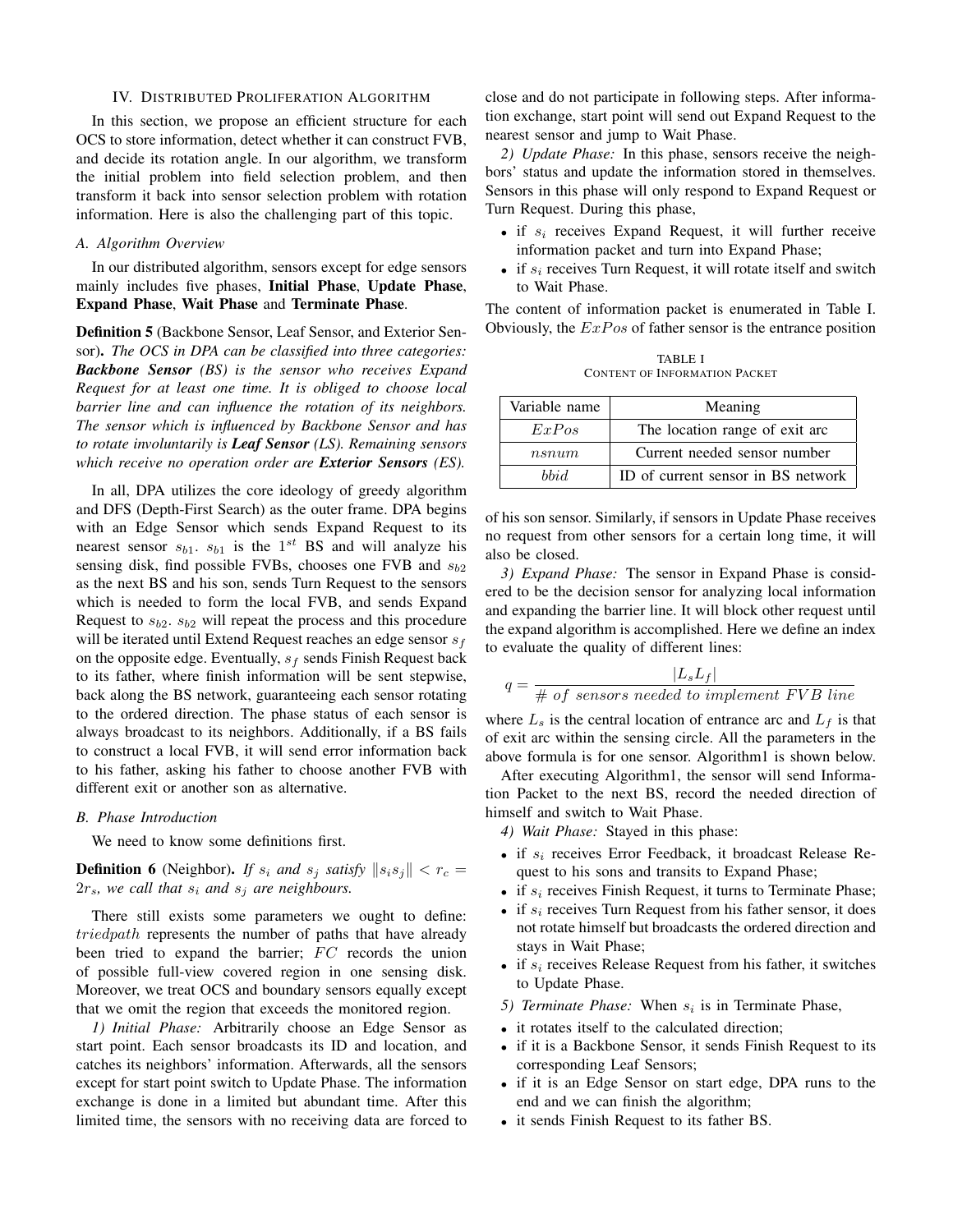Algorithm 1 Expand Phase (run at camera sensor)

- 1: Receiving Information Packet or Error Feedback
- 2: if the sensor receives information packet then
- 3: Record bbid as father sensor;
- 4:  $FC =$  the return value of Algorithm 2;
- 5: Further partition  $FC$  and use Dijkstra Algorithm to detect FVB in  $FC$  and store the information in  $PIL$ (detailed illustration is in SectionIV-C4);
- 6: for each line l in  $\mathbb{PL}$  do
- 7: **if**  $l_i$ 's exit arc is the same with previous ones **then**
- 8: Preserve the line with a smaller *nsnum*;
- 9: end if
- 10: Calculate  $q_i$  for  $l_i$ ;
- 11: end for
- 12: Sort the  $q_i$  and store corresponding barrier ID into  $Q$ ;
- 13:  $triedpath = 0;$
- 14: end if
- 15: Choose  $Q[triedpath]$  as alternative line  $l_i$ ;
- 16: Send Turn Request for the Leaf Sensors related to  $l_i$ ;
- 17: Choose the sensor within the  $r_c$  and nearest from exit arc as next Backcone Sensor;
- 18: Update *Information Packet* and send Request;

When the Edge Sensor on Start Edge receives Terminate Phase, the deployment procedure can terminate successfully.

#### *C. Single Sensor Full-View Barrier Detection*

This part introduces the algorithms that will be applied in Expand Phase, which is designed for single Backbone Sensor.

*1) Sub-region partition:* This part illustrates how we primitively partition the possible monitored area of each sensor.

Lemma 1 (Partial Full-View Coverage Detection). *For ordinary camera sensors*  $s_i$ , every point  $p$  that  $||s_i p|| < r_s$  can be *judged whether it can be full-view covered.*

*Proof:* For every point p, if it can be full-view covered, then the sensors that cover it are up to  $2 \times r_s = r_c$  apart one another and when the two sensors are  $r_c$  apart, p must be at the right middle. At the same time, for every OCS  $s_i$ , it can detect each sensor within  $r_c$  circle, which means  $s_i$  grasp the locations of all sensors that may cover the point within its sensing range.

From Lemma 1, we can ensure that every point in the monitored area can be judged whether it is full-view covered as long as the sensor density reached the minimum standard. Moreover, all the possible facing direction of a camera can form a disk area with radius  $r_s$ . We named such disk as sensing disk and denoted it as  $R_i$ . The neighbor sensor can partition  $R_i$  into sub-regions. Then we can begin to judge whether each sub-region has the probability to be full-view covered.

*2) Full-View Coverage Judgement:* The sensing disk of each sensor can be divided into sub-regions as introduced in Section IV-C1. Then, we define a coverage list  $\mathbb{CL}_p$  (example is shown in Fig. 4) for each point  $p$  in  $R_i$ . We construct the list as follow: we initialize the list as an empty set and add  $\overrightarrow{ps_i}$ 



Fig. 4.  $\mathbb{CL}_p$  of Single Point Fig. 5. Safe & Unsafe Region

into  $\mathbb{CL}_p$ . Then, we rotate the vector clockwise around p, until it encounter another sensor  $s_j$  so that  $\overrightarrow{ps_j} || \overrightarrow{ps_i}$ . Add  $\overrightarrow{ps_i}$  into the list  $\mathbb{CL}_p$  and repeat this process until the rotating vector is parallel to  $\overline{ps_i}$  again. Then, the coverage list is finished, where

$$
\mathbb{CL}_p = \{\overrightarrow{ps_{p_1}}, \overrightarrow{ps_{p_2}}, \ldots, \overrightarrow{ps_{p_m}}\}
$$

and  $|\mathbb{CL}_p|$  (the cardinality of  $\mathbb{CL}_p$ ) equals m, representing the sensor number that  $p$  needs to accomplish FVC. Based on the definition of  $\mathbb{CL}_p$ , we can state Lemma 2 as follows:

Lemma 2 (Full-View Coverage Point [7]). *A point* p *is fullview covered if and only if the angle between*  $\overrightarrow{ps_{p_i}}$  *and*  $\overrightarrow{ps_{p_{i+1}}}$ *is less than or equals*  $2\theta$  *for any*  $1 \leq i \leq m$ *, whiere*  $p_{m+1} =$ p1*. If represented by mathematical expression, Lemma 2 is:*

$$
\forall \overrightarrow{ps_{p_i}}, \overrightarrow{ps_{p_{i+1}}} \in \mathbb{CL}_p(p_{m+1} = p_1), \angle(\overrightarrow{ps_{p_i}}, \overrightarrow{ps_{p_{i+1}}}) \leq 2\theta
$$

According to Lemma 2, we can directly draw the conclusion that the sufficient condition of point FVC is that  $\mathbb{CL}_p \geq \lceil \pi/\theta \rceil$ . This can be a shortcut to exclude irrequired point. To further eliminate the irrequired points, we define following terms:

Definition 7 (Safe and Unsafe Region). *For any two sensors*  $s_i$  and  $s_j$ , we define safe region  $SR(i, j)$  that

$$
\forall p \in SR(i, j), \angle(\overrightarrow{ps_i}, \overrightarrow{ps_j}) \le 2\theta
$$

*and unsafe region* UR(i, j) *that*

$$
\forall p \in UR(i, j), \angle(\overrightarrow{ps_i}, \overrightarrow{ps_j}) > 2\theta
$$

Schematic diagram is shown in Fig. 5. The definitions are the corollary of Lemma 2. And additionally in terms of the shortcut above, we can propose the Algorithm. 2 for each sensor to detect which sub-region in his sensing disk has the probability to be full-view covered.

*3) Further Partition:* There may exist the situation that several FVC sub-regions are in one sensor's sensing disk while that sensor could not cover them simultaneously. Thus we give a definition called conflict sub-region to further partition the FVC sub-region.

Definition 8 (Conflict Sub-region [9]). *For two FVC regions* R<sup>v</sup> *and* Rw*, they conflict to each other if there is a camera*  $s_i \in CL_{R_v} \cap CL_{R_w}$  *cannot cover them simultaneously.* 

Further, there may exist such situation that  $s_i$  can only cover total  $R_v$  and partial  $R_w$  simultaneously. We denote the largest covered part of  $R_w$  as  $R_{wc}$  and then divide  $R_w$  into  $R_{wc}$  and  $R_{wu} = R_w - R_{wc}$  to guarantee that any two regions in the sensing disk can only be conflict or both covered by  $s_i$ .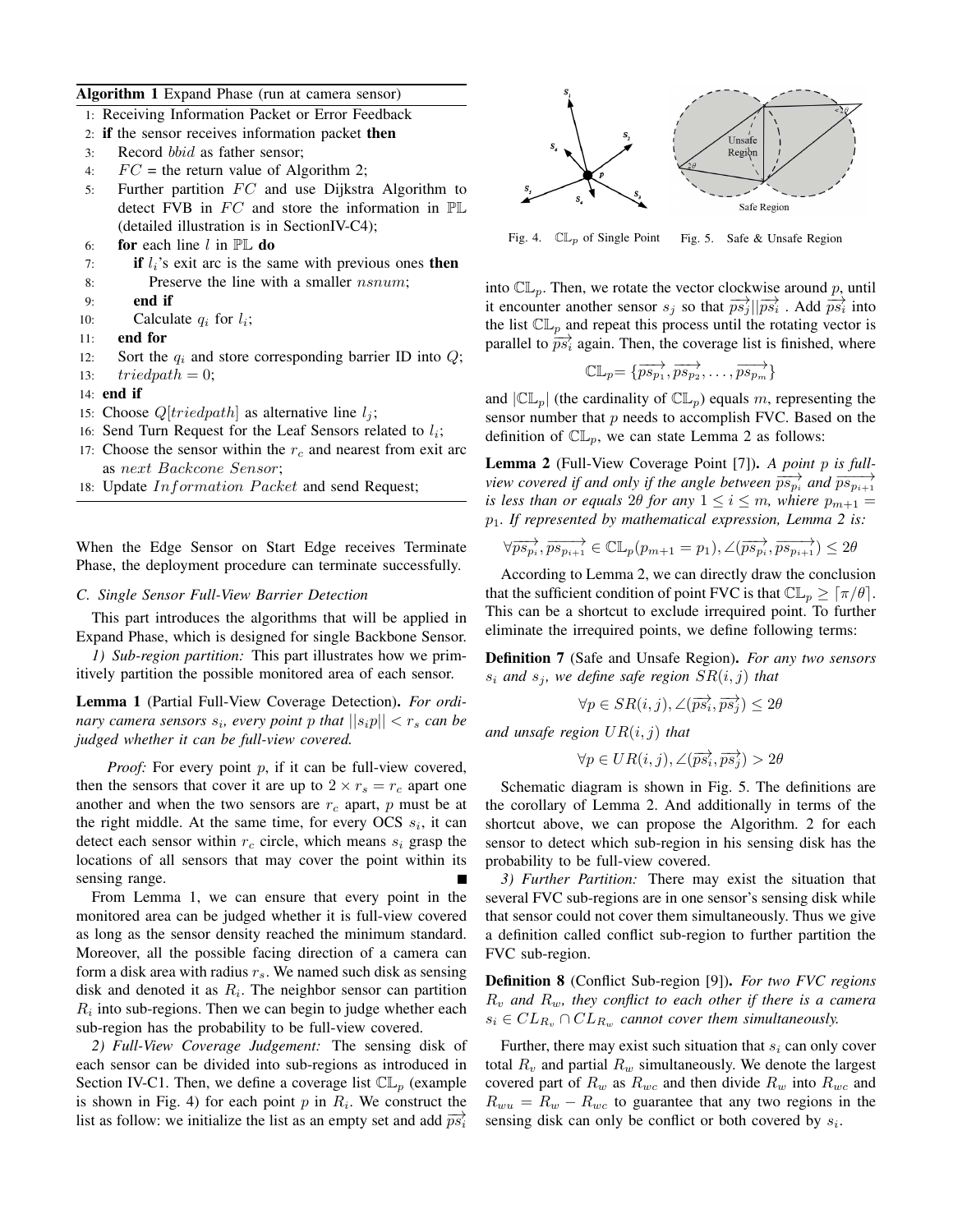Algorithm 2 Individual Sensor FVC Sub-Region Judgement

Require: All locations of sensor neighbors NL.

**Ensure:** Full-view coverage region  $FC$  within sensing disk. 1:  $FC = \phi$ ;  $m = \lceil \pi/\theta \rceil$ ;

- 2:  $nnum = |\mathbb{NL}|;$
- 3: for each neighbor location  $L_i$  in the list  $N\mathbb{L}$  do
- 4: Draw  $L_i$ 's sensing border for partition (fan-shaped for neighbors in Wait Phase and round for others);
- 5: end for
- 6: List partitioned region to FCL (Full-view Coverage List);
- 7: for each sub-region R in  $\mathbb{FCL}$  do
- 8: Construct  $\mathbb{CL}_p$  for sub-region.

9: if  $|\mathbb{CL}_p| \geq m$  then 10:  $FC = FC \cup R;$ 

- 
- 11: end if
- 12: **for** each  $s_i$ ,  $s_{i+1}$  in  $\mathbb{CL}_p$  **do** 13:  $FC = FC - UR(i, j);$
- 14: end for
- 15: end for
- 16: return  $FC$ ;

*4) Local Full-View Barrier Line Detection:* We map FVC region into a conflict graph  $G = (V, E_a, E_c)$ , where node in V is abstracted from a possible FVC sub-region, edge in  $E_a$ represents a relation of two adjacent region and each edge in  $E_c$  shows the relation of two conflict sub-regions. Then, we use Dijkstra algorithm to detect the shortest paths from entrance arc to all the other partitioned arcs on sensing circle.

# *D. Model Analysis*

*1) Correctness of DPA:* DPA is an efficient solution to the problem we discuss.

Theorem 1. *DPA can successfully construct a feasible solution for FVBC problem with rotatable camera sensor.*

*Proof:* We will prove the theorem from three aspects:

*Termination:* In DPA, due to the time limitation in Initial Phase and Update Phase, unused sensor will be definitely closed. Additionally, each sensor that once converts to Expand Phase and Wait Phase will be sure to have a son sensor and father sensor separately, which guarantees that they will receives Finish Request from its son or father and finally terminate.

*Validity:* In each iteration, BS will detect local FVB in its sensing disk and choose the next BS according to the selected exit sub-region. The next BS will consider this sub-region as entrance. This procedure guarantees the continuity of global FVB. On the other hand, when a sensor  $s$  is asked to offer help for a BS, it will broadcast it ordered direction. This action guarantees that following BS will not consider sensing disk of s as feasible area, but a sector as available region.

*Agreement:* In each phase, the sensors have a determinate algorithm and will choose a local optimal choice basing on a fixed strategy. Therefore, for a specific initial deployment,

DPA will give out a determinate feasible solution no matter how much time the algorithm is applied.

*2) Complexity of DPA:* It is clear that the complexity of DFS is  $O(|V|+|E|)$  if we adjacency list as basic data structure. In other words, we need  $O(|N|)$  rounds on average to finish the algorithm, where  $N$  represents the number of sensors in FoI and plays the same role with  $V$  in graph theory.

Considering the inner algorithms, we first discuss the time complexity of Algorithm 2. We define  $n<sub>N</sub>$  as the scale of sensor neighbors, which is determined by sensor density in monitored area. The construction of sub-region costs  $O(n_N^2)$ and the detection and judgement for  $\mathbb{CL}_p$  needs  $O(n_N^3)$ separately. Thus, the complexity for Algorithm 2 is  $O(n_N^3)$ .

# **Theorem 2.** Algorithm 1's time complexity is  $O(n_N^5)$ .

*Proof:* For each sensor that receives Expand Request for the first time, it needs  $O(n_N^2 + r_s^4)$  to partition the sensing disk, where  $r<sub>s</sub>$  is the sensing radius of camera sensors. Looking for local FVB (Algorithm 2) costs  $O(n_N^3)$  as proven before.

The following step (line 5) in Algorithm 1 costs  $O(n_N^5)$ because for each sensor, its neighbours will create  $O(n_N^2)$ sub-region no matter whether there are intersection parts. Moreover, Dijkstra algorithm costs  $O(n^2)$  with n nodes and each sensor will have at most  $2n_N - 1$  possible exits. For each exit, the algorithm will utilize Dijkstra to find a shortest path with  $O(n_N^2)$  sub-regions. So, the total time consumption is  $O(n_N \times (n_N^2)^2) = O(n_N^5)$ . Here, the further partition costs at most  $O(n_N^2)$  (Scan every sub-region for one time), so the time complexity of the second step is  $O(n_N^5)$ .

Next step is to calculate index, sort index and choose the optimal exit, which will take  $O(n_N \log n_N)$ .

The remaining steps in Algorithm 1 need only  $O(1)$  time.

Considering the sensing radius as a fixed parameter, the complexity of Algorithm 1 is  $O(n_N^2 + r_s^4) + O(n_N^3) + O(n_N^5) +$  $O(n_N \log n_N) + O(1) = O(n_N^5)$ 

Synthetically considering above analysis, when the monitored strip is long enough,  $O(n_N^5)$  can be omitted and the time complexity of DPA is  $O(N^2)$ . If the strip is short, the time consumption depends more on the sensor density.

As far as message complexity, the most "busy" sensor needs to send information packets, collect neighbour information and receives the request from father sensors. The total message complexity for a sensor is  $O(n<sub>N</sub>)$ .

# V. SIMULATION AND EVALUATION

In this section, we show the simulation results on FBR problem. DPA is simulated via C++ language and the diagrams are made via Matlab. The detailed parameters are listed in Table. II. The same with the parameter values in [9].

TABLE II SIMULATION PARAMETERS

| Parameter | Monitored Area<br>$(L \times W)$ |    | AoV $(\varphi)$ | $MDA(\theta)$ |
|-----------|----------------------------------|----|-----------------|---------------|
| Data      | $20m \times 10m$                 | 3m | $\pi/3$         | $2\pi/3$      |